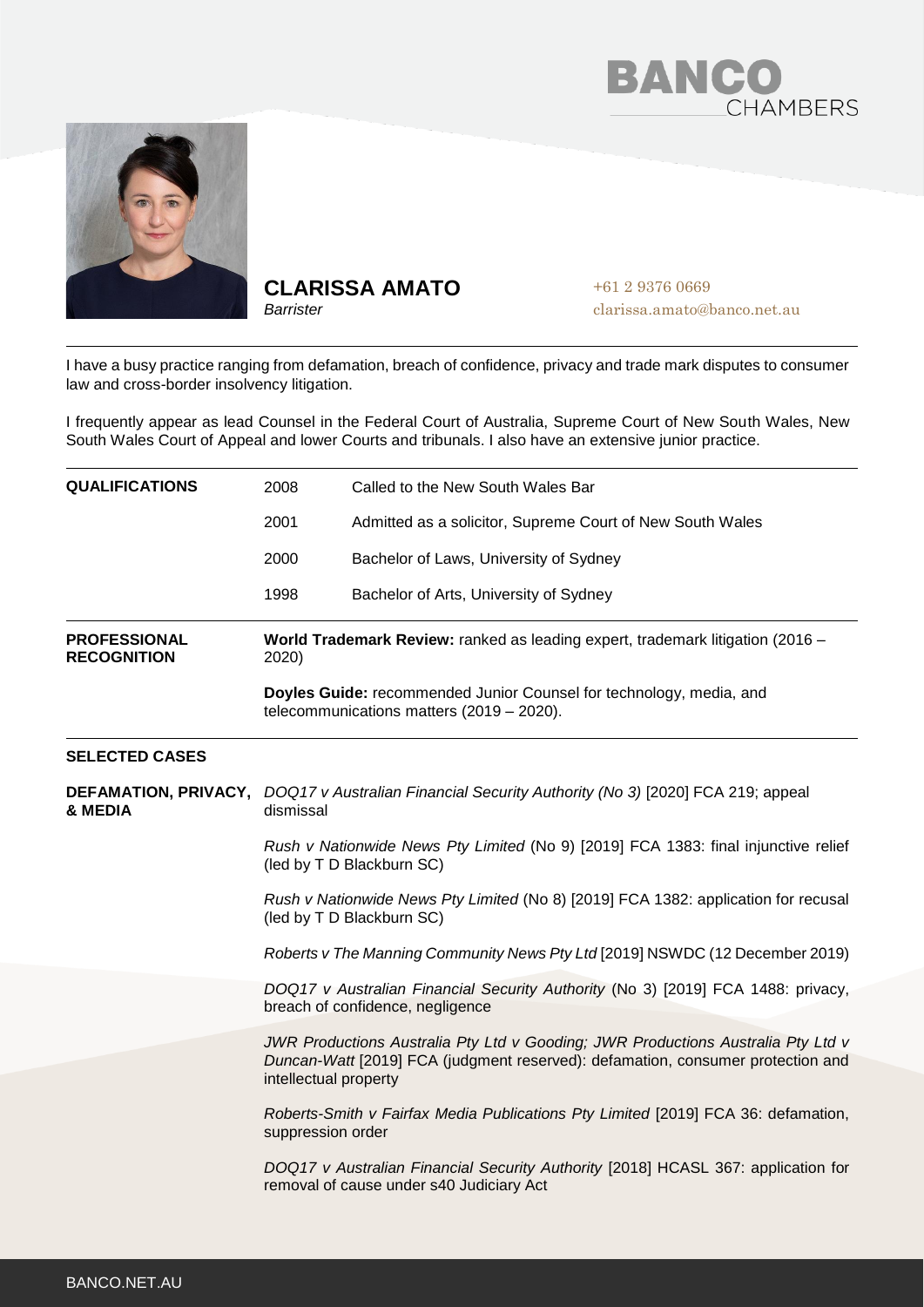

*DOQ17 v Australian Financial Security Authority* (No 2) (2018) 363 ALR 681; [2018] FCA 1270: application for recusal, apprehended bias

*[Faruqi v Latham \(No 2\)](https://www.judgments.fedcourt.gov.au/judgments/Judgments/fca/single/2018/2018fca1547)* [2018] FCA 1547: defamation

*Jones v Williams* [\(pseudonyms\) \[2018\] NSWSC 954:](https://www.caselaw.nsw.gov.au/decision/5b2c6995e4b09e9963070434) defamation, application to extend limitation period; summary dismissal

*[Kelliher v Kambala](https://www.caselaw.nsw.gov.au/decision/5a822d91e4b074a7c6e1c44c)* [2018] NSWSC 101: defamation (led by A T S Dawson SC)

*[Rush v Nationwide News Pty Ltd](https://www.judgments.fedcourt.gov.au/judgments/Judgments/fca/single/2018/2018fca0550)* (No 2) [2018] FCA 550: defamation, amendment, application to bring cross-claim

*Farrow v Nationwide News Pty Ltd* [\(2017\) 95 NSWLR](https://advance.lexis.com/document/?pdmfid=1201008&crid=f37fb0df-5e05-49ec-be5c-35dc6e44bc9a&pddocfullpath=%2Fshared%2Fdocument%2Fcases-au%2Furn%3AcontentItem%3A5PPB-93C1-F7G6-610R-00000-00&pddocid=urn%3AcontentItem%3A5PPB-93C1-F7G6-610R-00000-00&pdcontentcomponentid=267716&pdshepid=urn%3AcontentItem%3A5PPB-93C1-F7G6-610R-00000-00&pdteaserkey=sr0&pdicsfeatureid=1517127&pditab=allpods&ecomp=1f-dk&earg=sr0&prid=2218626c-858c-4730-8aa1-87423b15c020) 612; [\[2017\] NSWCA 246](https://advance.lexis.com/document/?pdmfid=1201008&crid=f37fb0df-5e05-49ec-be5c-35dc6e44bc9a&pddocfullpath=%2Fshared%2Fdocument%2Fcases-au%2Furn%3AcontentItem%3A5PPB-93C1-F7G6-610R-00000-00&pddocid=urn%3AcontentItem%3A5PPB-93C1-F7G6-610R-00000-00&pdcontentcomponentid=267716&pdshepid=urn%3AcontentItem%3A5PPB-93C1-F7G6-610R-00000-00&pdteaserkey=sr0&pdicsfeatureid=1517127&pditab=allpods&ecomp=1f-dk&earg=sr0&prid=2218626c-858c-4730-8aa1-87423b15c020) (defamation, abuse of process, led by A T S Dawson SC)

*Feldman v Alhadeff* [2017] NSWCA 18: defamation

*Hall v Fairfax Media Ltd* [2017] NSWSC 1271: defamation

*John Ibrahim v Dailymail.com Australia Pty Ltd* [2017] NSWSC (settled): defamation

*Zaia v Eshow* [2017] NSWSC 1540: defamation (led by A T S Dawson SC)

*Feldman v Executive Council of Australian Jewry Inc* [2016] NSWSC 1669: defamation

*Feldman v Spinak* [2016] NSWSC 1083: defamation

*Zaia v Eshow* [2016] NSWSC 1684: defamation; application for forum transfer

*Adeang v The Australian Broadcasting Corporation* [2016] FCA 1200: defamation (led by A T S Dawson SC)

*Carolan v Fairfax Media Publications Pty Ltd (No 6)* [2016] NSWSC 1091: defamation (led by A T S Dawson SC)

*Alawadi v Widad Kamel Farhan Trading (t/as Australian Arabic Panorama Newspaper)* [2015] NSWDC 279: defamation

*Hanson-Young v Bauer Media Ltd (No 2)* [2013] NSWSC 2029: defamation, ridicule

*Hanson-Young v Bauer Media Ltd (No 1)* [2013] NSWSC 1306: defamation, ridicule

*Jenman v McIntyre* [2013] NSWSC 1100: defamation, internet publication (led by G L Schoff SC)

*Chesterton v Radio 2UE Sydney Pty Ltd* [2010] NSWSC 982: defamation (led by R G McHugh SC)

*Young v The Neil Jenman Group Pty Limited* [2010] FCA 318: defamation, consumer protection (led by T D Blackburn SC)

*Griffith v John Fairfax Publications* [2009] NSWSC 100: (led by D R Sibtain)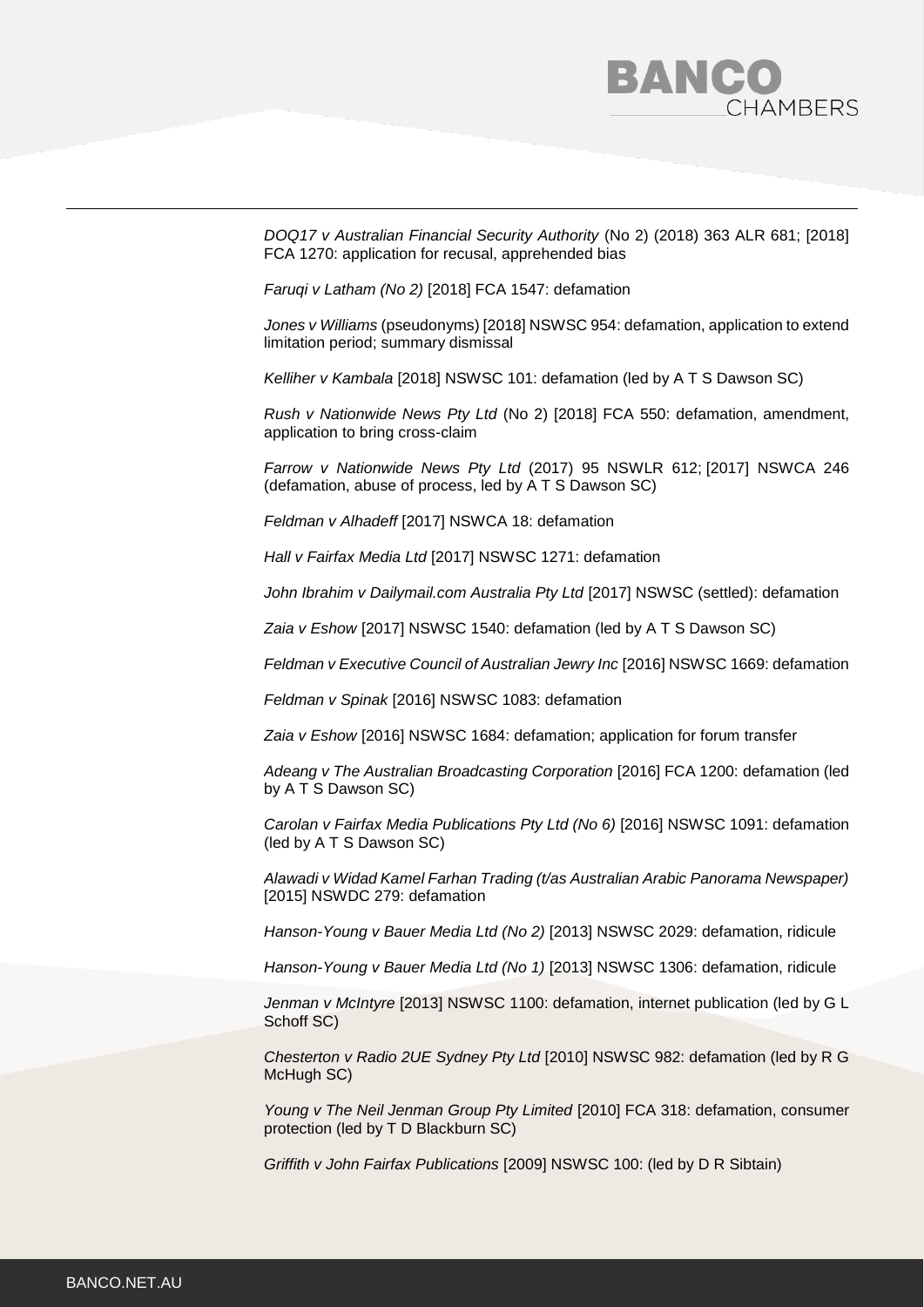

|                                        | Preston v Harbour Pacific Underwriting Management Pty Limited [2008] NSWCA 216:<br>Defamation, appeal on the basis of fresh evidence (led by D R Sibtain)                                                                                  |
|----------------------------------------|--------------------------------------------------------------------------------------------------------------------------------------------------------------------------------------------------------------------------------------------|
| <b>INTELLECTUAL</b><br><b>PROPERTY</b> | Frucor Beverages Ltd v The Coca-Cola Co (2018) 132 IPR 318; 358 ALR 336; [2018]<br>FCA 993: trade mark, appeal from decision of trade marks office (led by R J Webb SC)                                                                    |
|                                        | Snack Foods Limited v Premier 1st Pty Ltd [2013] FCA (settled): Trade mark<br>infringement, passing off and s18 Australian Consumer Law (led by D R Sibtain)                                                                               |
|                                        | Radulovich v FremantleMedia Australia Pty Limited NSWSC (settled): breach of<br>contract concerning television program Wentworth, authorship, producer credit and<br>copyright                                                             |
|                                        | Australian Health & Nutrition Association Limited trading as Sanitarium Health Food<br>Company v Irrewarra Estate Pty Limited t/as Irrewarra Sourdough (2012) 292 ALR<br>101; [2012] FCA 592: Trade mark infringement (led by D R Sibtain) |
|                                        | SMA Solar Technology AG v Beyond Building Systems Pty Ltd (No 5) [2012] FCA 148:<br>Trade mark infringement, consumer protection, accessorial liability                                                                                    |
|                                        | Sporte Leisure Pty Ltd v Paul's International Pty Ltd (No 4) [2011] FCA 201: Final<br>injunctive relief, (led by R J Webb SC)                                                                                                              |
|                                        | Sporte Leisure Pty Ltd v Paul's International Pty Ltd (No 3) (2010) 275 ALR 258; (2010)<br>88 IPR 242: Trademark infringement and consumer protection (led by R J Webb SC)                                                                 |
| <b>COMMERCIAL</b>                      | Evolution Traffic Control v Skerratt [2018] NSWSC 49: consumer protection; pre-<br>contractual representations                                                                                                                             |
|                                        | Kim v SW Shipping Co Ltd (2016) 113 ACSR 260; [2016] FCA 428: recognition of<br>foreign proceedings under the Cross Border Insolvency Model Law, admiralty,<br>maritime liens                                                              |
|                                        | Kim v Daebo International Shipping Co Ltd (2015) 232 FCR 275; [2015] FCA 684                                                                                                                                                               |
|                                        | In the matter of Elsmore Resources Ltd [2014] NSWSC 1687: application for dismissal;<br>failure to pay security for costs                                                                                                                  |
|                                        | Yu v STX Pan Ocean Co Ltd (2013) 223 FCR 189 ; [2013] FCA 680: recognition of<br>foreign proceedings under the Cross Border Insolvency Model Law, admiralty,<br>maritime liens                                                             |
|                                        | O.W. Bunker Middle East DMCC v The Ship "STX Bona" [2013] FCA (matter resolved<br>during final hearing): recognition of foreign proceedings under the Cross Border<br>Insolvency Model Law, admiralty, maritime liens (led by A S Bell SC) |
|                                        | Radulovich v FremantleMedia Australia Pty Limited NSWSC (settled): breach of<br>contract concerning television program Wentworth, authorship, producer credit and<br>copyright                                                             |
|                                        | Martinez v Heavy Machinery Pty Ltd [2013] NSWSC 340: summary judgment,<br>construction of deed                                                                                                                                             |